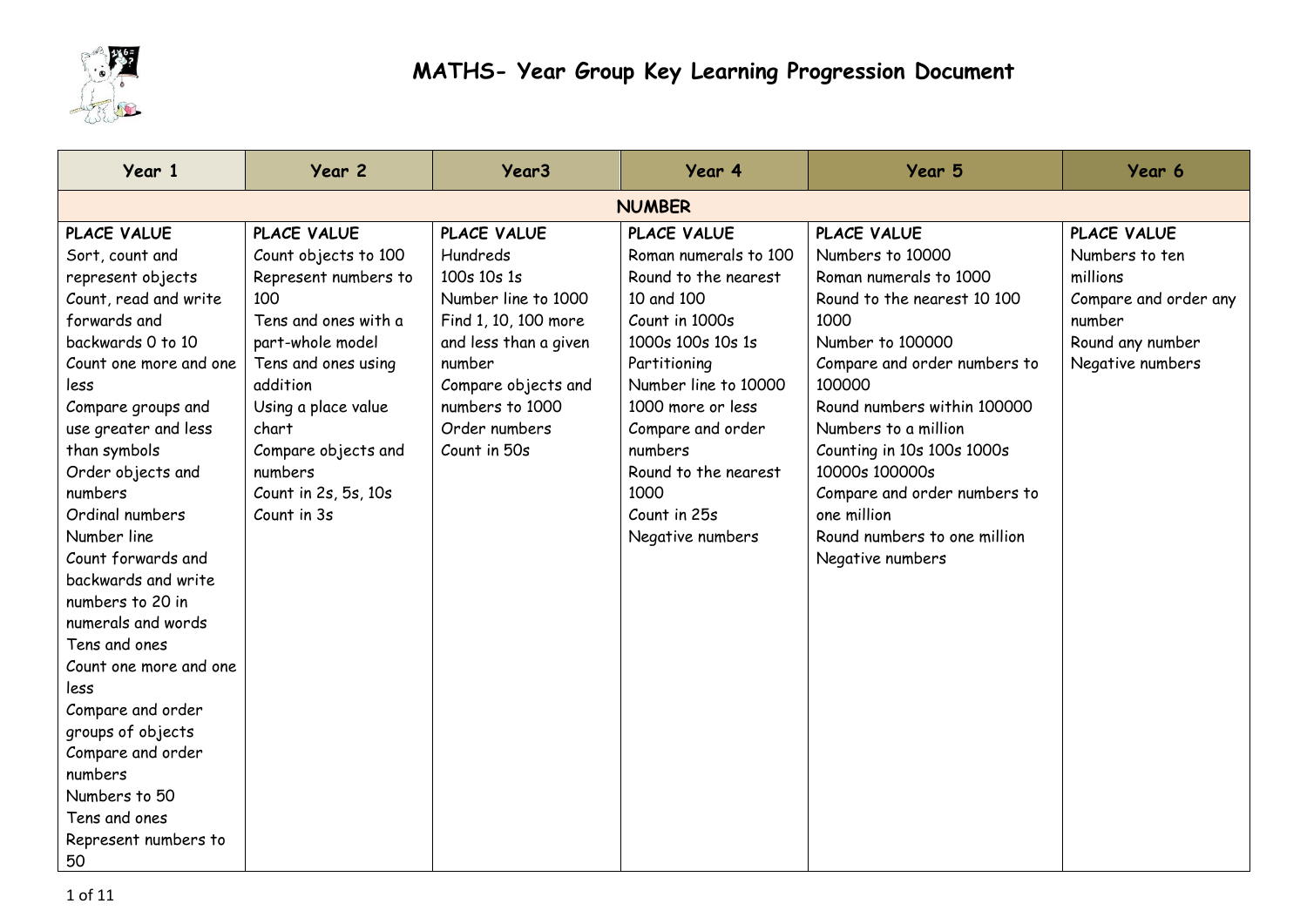| Year 1                                                                                                                                                                                                                              | Year 2 | Year <sub>3</sub> | Year 4 | Year 5 | Year 6 |
|-------------------------------------------------------------------------------------------------------------------------------------------------------------------------------------------------------------------------------------|--------|-------------------|--------|--------|--------|
| One more one less<br>Compare objects and<br>numbers within 50<br>Order numbers within<br>50<br>Count in 2s<br>Count in 5s<br>Counting to 100<br>Partitioning numbers<br>Comparing numbers<br>Ordering numbers<br>One more, one less |        |                   |        |        |        |
|                                                                                                                                                                                                                                     |        |                   |        |        |        |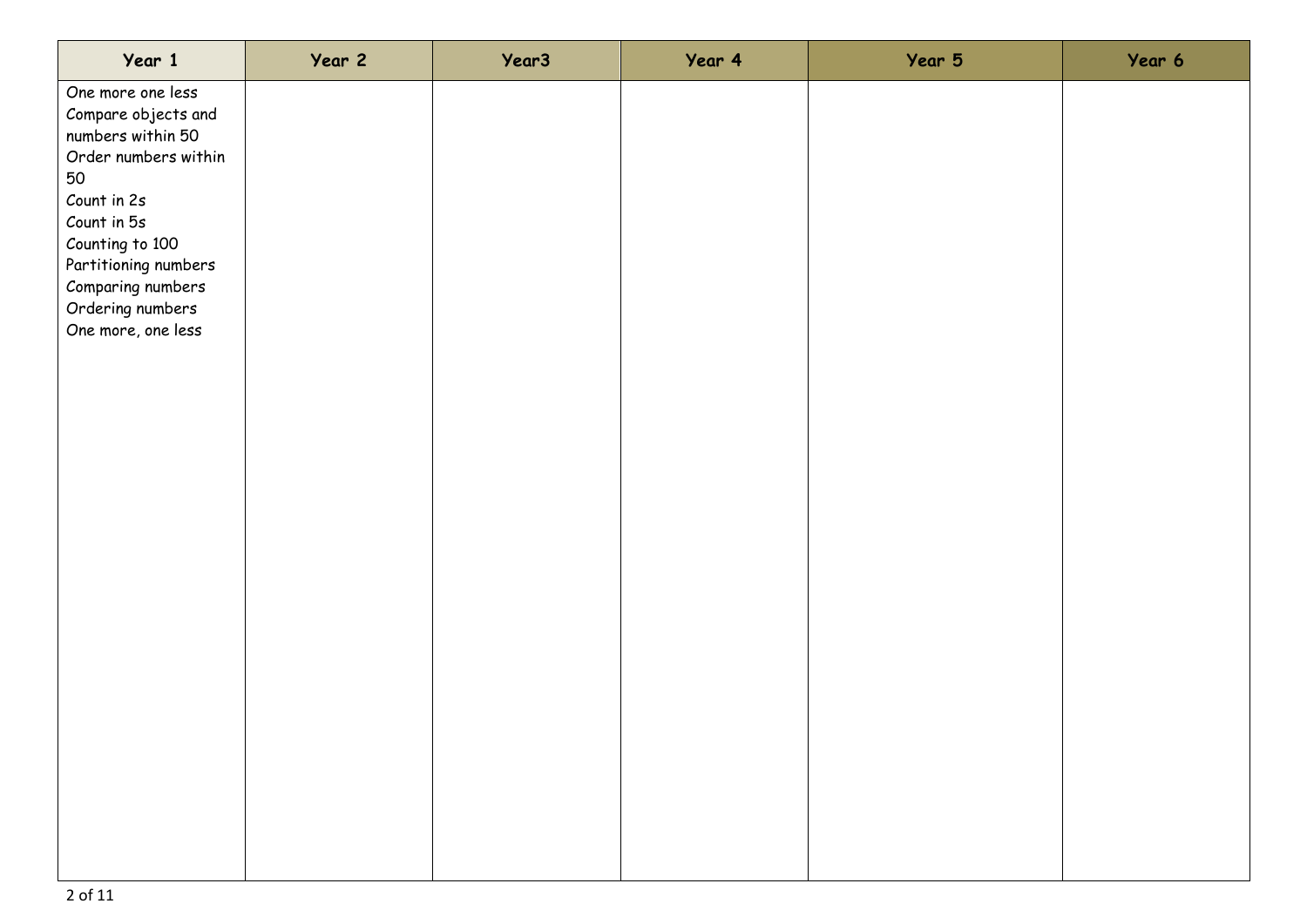| Year 1                 | Year 2                  | Year <sub>3</sub>       | Year 4                       | Year 5                        | Year 6                   |
|------------------------|-------------------------|-------------------------|------------------------------|-------------------------------|--------------------------|
| ADDITION AND           | ADDITION AND            | <b>ADDITION AND</b>     | ADDITION AND                 | ADDITION AND                  | <b>FOUR OPERATIONS</b>   |
| <b>SUBTRACTION</b>     | <b>SUBTRACTION</b>      | <b>SUBTRACTION</b>      | <b>SUBTRACTION</b>           | <b>SUBTRACTION</b>            | Add and subtract         |
| Part-whole model       | Addition and            | Add and subtract        | Add and subtract 1s          | Add whole numbers with more   | whole numbers            |
| Addition symbol        | subtraction bonds to    | multiples of 100        | 10s 100s 1000s               | than 4 digits - column method | Multiply up to a 4-digit |
| <b>Addition facts</b>  | 20                      | Add and subtract 3-     | Add two 4-digit              | Subtract whole numbers with   | number by a 1-digit      |
| Find number bonds for  | Check calculations      | digit and 1-digit       | numbers - no exchange;       | more than 4 digits - column   | Short division           |
| numbers within 10      | Compare number          | numbers - not crossing  | one exchange; more           | method                        | Division using factors   |
| Systematic methods     | sentences               | 10 then crossing 10     | than one exchange            | Round to estimate and         | Long division            |
| for number bonds       | Related facts           | Subtract 1-digit        | Subtract two 4-digit         | approximate                   | Common factors           |
| within 10              | Bonds to 100            | number from 3 digit-    | numbers - no exchange;       | Inverse operations - addition | Common multiples         |
| Number bonds to 10     | Add and subtract 1s     | number - crossing 10    | one exchange; more           | and subtraction               | Primes                   |
| Compare number bonds   | 10 more and 10 less     | Add and subtract 3-     | than one exchange            | Multi-step addition and       | Squares and cubes        |
| Addition - altogether  | Add and subtract 10s    | digit and 2-digit       | <b>Efficient subtraction</b> | subtraction problems          | Order of operations      |
| and adding more        | Add a 2-digit and a 1-  | numbers - not crossing  | Estimate answers             |                               | Mental calculations and  |
| Finding a part         | digit number - crossing | 10 then crossing 10     | Checking strategies          |                               | estimation               |
| Subtraction - how      | 10                      | Add and subtract 100s   |                              |                               | Reason from known        |
| many left              | Subtract a 1-digit      | Spot the pattern        |                              |                               | facts                    |
| Counting back          | number from a 2-digit   | Add and subtract a 2-   |                              |                               |                          |
| Add by counting on     | number - crossing 10    | digit and 3-digit       |                              |                               |                          |
| Find and make number   | Add two 2-digit         | numbers - not crossing  |                              |                               |                          |
| bonds                  | numbers - not crossing  | 10 or 100               |                              |                               |                          |
| Add by making 10       | ten then crossing ten   | Add a 2-digit and 3-    |                              |                               |                          |
| Subtraction - not      | Subtract a 2-digit      | digit number - crossing |                              |                               |                          |
| crossing 10            | number from a 2-digit   | 10 or 100               |                              |                               |                          |
| Subtraction - crossing | number - not crossing   | Subtract a 2-digit      |                              |                               |                          |
| 10                     | ten then crossing ten   | number from a 3-digit   |                              |                               |                          |
| Related facts          | Bonds to 100            | number - crossing 10 or |                              |                               |                          |
| Compare number         | Add three 1-digit       | 100                     |                              |                               |                          |
| sentences              | numbers                 | Add two 3-digit         |                              |                               |                          |
|                        |                         | numbers - not crossing  |                              |                               |                          |
|                        |                         | 10 or 100 then crossing |                              |                               |                          |
|                        |                         | 10 or 100               |                              |                               |                          |
|                        |                         | Subtract a 3-digit      |                              |                               |                          |
|                        |                         | number from a 3-digit   |                              |                               |                          |
|                        |                         | number - no exchange    |                              |                               |                          |
|                        |                         |                         |                              |                               |                          |
|                        |                         |                         |                              |                               |                          |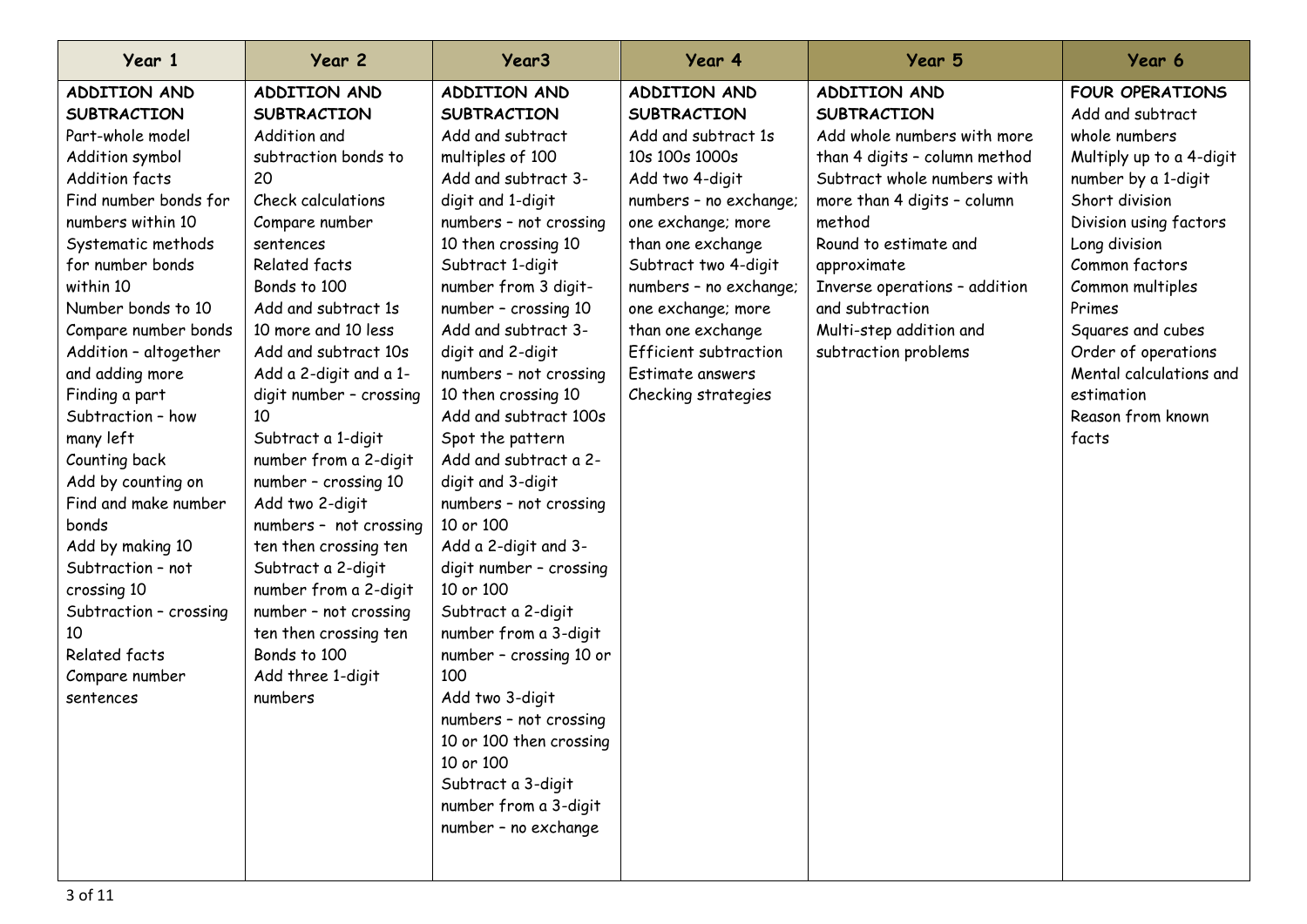| Year 1                                                                                                                                                                                                                                                                         | Year 2                                                                                                                                                                                                                                                                                                                                                           | Year <sub>3</sub>                                                                                                                                                                                                                                                                                                                                                  | Year 4                                                                                                                                                                                                                                                                                                                                                                                                                                                                                                                                                                                                                      | Year 5                                                                                                                                                                                                                                                                                                                                                                                                        | Year 6 |
|--------------------------------------------------------------------------------------------------------------------------------------------------------------------------------------------------------------------------------------------------------------------------------|------------------------------------------------------------------------------------------------------------------------------------------------------------------------------------------------------------------------------------------------------------------------------------------------------------------------------------------------------------------|--------------------------------------------------------------------------------------------------------------------------------------------------------------------------------------------------------------------------------------------------------------------------------------------------------------------------------------------------------------------|-----------------------------------------------------------------------------------------------------------------------------------------------------------------------------------------------------------------------------------------------------------------------------------------------------------------------------------------------------------------------------------------------------------------------------------------------------------------------------------------------------------------------------------------------------------------------------------------------------------------------------|---------------------------------------------------------------------------------------------------------------------------------------------------------------------------------------------------------------------------------------------------------------------------------------------------------------------------------------------------------------------------------------------------------------|--------|
| POSITION AND<br><b>DIRECTION</b><br>The first quadrant<br>Four quadrants<br>Translations<br>Reflections<br><b>MULTIPLICATION</b><br>AND DIVISION<br>Count in 10s<br>Make and add equal<br>groups<br>Make arrays<br>Make doubles<br>Make equal groups -<br>grouping and sharing | <b>MULTIPLICATION</b><br>AND DIVISION<br>Recognise equal groups<br>Make and add equal<br>groups<br>Multiplication<br>sentences using the x<br>symbol and from<br>pictures<br>Use arrays<br>2 times table<br>5 times table<br>10 times table<br>Make equal groups -<br>sharing and grouping<br>Divide by 2<br>Odd and even numbers<br>Divide by 5<br>Divide by 10 | <b>MULTIPLICATION</b><br>AND DIVISION<br>Multiplication - equal<br>groups<br>Multiply and divide by<br>The 3 times table<br>Multiply and divide by<br>4<br>The 4 times table<br>Multiply and divide by<br>8.<br>The 8 times table<br>Comparing statements<br>Related calculations<br>Multiply 2-digits by 1-<br>digit<br>Divide 2-digits by 1-<br>digit<br>Scaling | <b>MULTIPLICATION</b><br>AND DIVISION<br>Multiply by 10 and 100<br>Divide by 10 and 100<br>Multiply by 1 and 0<br>Divide by 1<br>Multiply and divide by<br>6<br>6 times table and<br>division facts<br>Multiply and divide by<br>9 times table and<br>division facts<br>Multiply and divide by<br>7<br>7 times table and<br>division facts<br>11 and 12 times table<br>Multiply 3 numbers<br>Factor pairs<br><b>Efficient Multiplication</b><br>Written methods<br>Multiply 2-digits by 1-<br>digit then 3-digits by<br>1-digit<br>Divide 2-digitd by 1-<br>digit then 3-digits by<br>1-digit<br>Correspondence<br>problems | MULTIPLICATION AND<br><b>DIVISION</b><br>Multiples<br>Factors<br>Common factors<br>Prime numbers<br>Square numbers<br>Cube numbers<br>Multiply by 10 100 1000<br>Divide by 10 100 1000<br>Multiples of 10 100 1000<br>Multiply 4-digits by 1-digit<br>Multiply 2-digits by 2-digits<br>Multiply 3-digits by 2-digits<br>Multiply 4-digits by 2-digits<br>Divide 4-digits by 1-digit<br>Divide with remainders |        |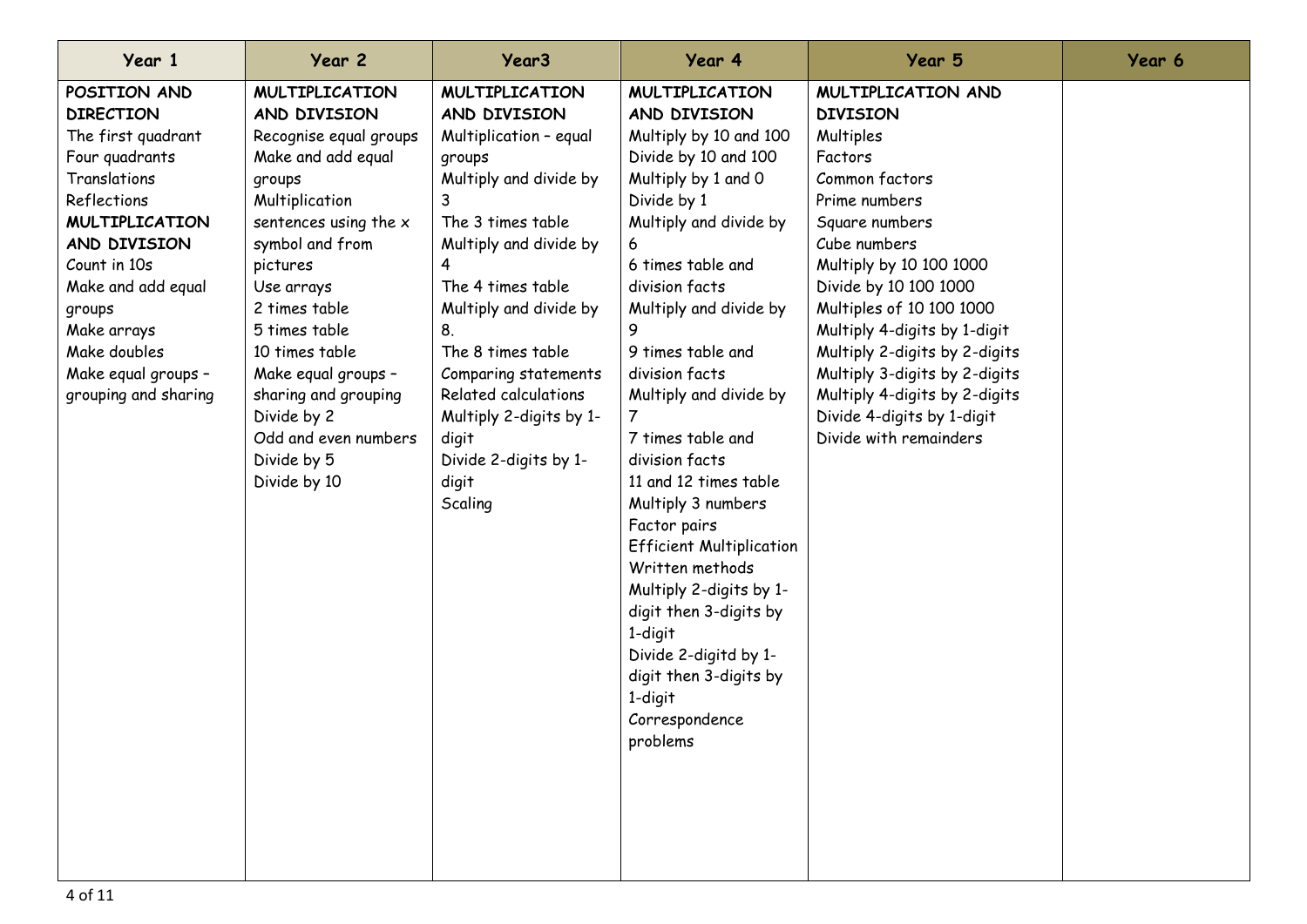| Year 1 | Year 2                                                                                                                                                                                                                                                             | Year <sub>3</sub>                                                                                                                                                                                                                                                                          | Year 4                                                                                                                                                                                                                                                                                      | Year 5                                                                                                                                                                                                                                                                                                                                                                     | Year 6                                                                                                                                                                                                                                                                                                                                                                    |
|--------|--------------------------------------------------------------------------------------------------------------------------------------------------------------------------------------------------------------------------------------------------------------------|--------------------------------------------------------------------------------------------------------------------------------------------------------------------------------------------------------------------------------------------------------------------------------------------|---------------------------------------------------------------------------------------------------------------------------------------------------------------------------------------------------------------------------------------------------------------------------------------------|----------------------------------------------------------------------------------------------------------------------------------------------------------------------------------------------------------------------------------------------------------------------------------------------------------------------------------------------------------------------------|---------------------------------------------------------------------------------------------------------------------------------------------------------------------------------------------------------------------------------------------------------------------------------------------------------------------------------------------------------------------------|
|        | <b>FRACTIONS</b><br>Make equal parts<br>Recognise and find a<br>half<br>Recognise and find a<br>quarter<br>Recognise and find a<br>third<br>Unit and non-unit<br>fractions<br>Equivalence of $\frac{1}{2}$ and<br>2/4<br>Find three quarters<br>Count in fractions | <b>FRACTIONS</b><br>Unit and non-units<br>fractions<br>Making the whole<br>Tenths<br>Count in tenths<br>Tenths as decimals<br>Fractions on a number<br>line<br>Fractions of a set of<br>objects<br>Equivalent fractions<br>Compare and order<br>fractions<br>Add and subtract<br>fractions | <b>FRACTIONS</b><br>What is a fraction?<br>Equivalent fractions<br>Fractions greater than<br>Count in fractions<br>Add 2 or more<br>fractions<br>Subtract 2 fractions<br>Subtract from whole<br>numbers<br>Calculate fractions of a<br>quantity<br>Problem-solving.<br>Calculate quantities | <b>FRACTIONS</b><br>Equivalent fractions<br>Improper fractions to mixed<br>numbers<br>Mixed numbers to improper<br>fractions<br>Number sequences<br>Compare and order fractions<br>less than 1 and greater than 1<br>Add and subtract fractions<br>Add fractions within 1<br>Add 3 or more fractions<br>Add and subtract mixed<br>numbers<br>Subtract - breaking the whole | <b>FRACTIONS</b><br>Simplify fractions<br>Fractions on a number<br>line<br>Compare and order -<br>denominator;<br>numerator<br>Add and subtract<br>fractions<br>Mixed addition and<br>subtraction<br>Multiply fractions by<br>integers<br>Multiply fractions by<br>fractions<br>Divide fractions by<br>integers<br>Four rules with<br>fractions<br>Fractions of an amount |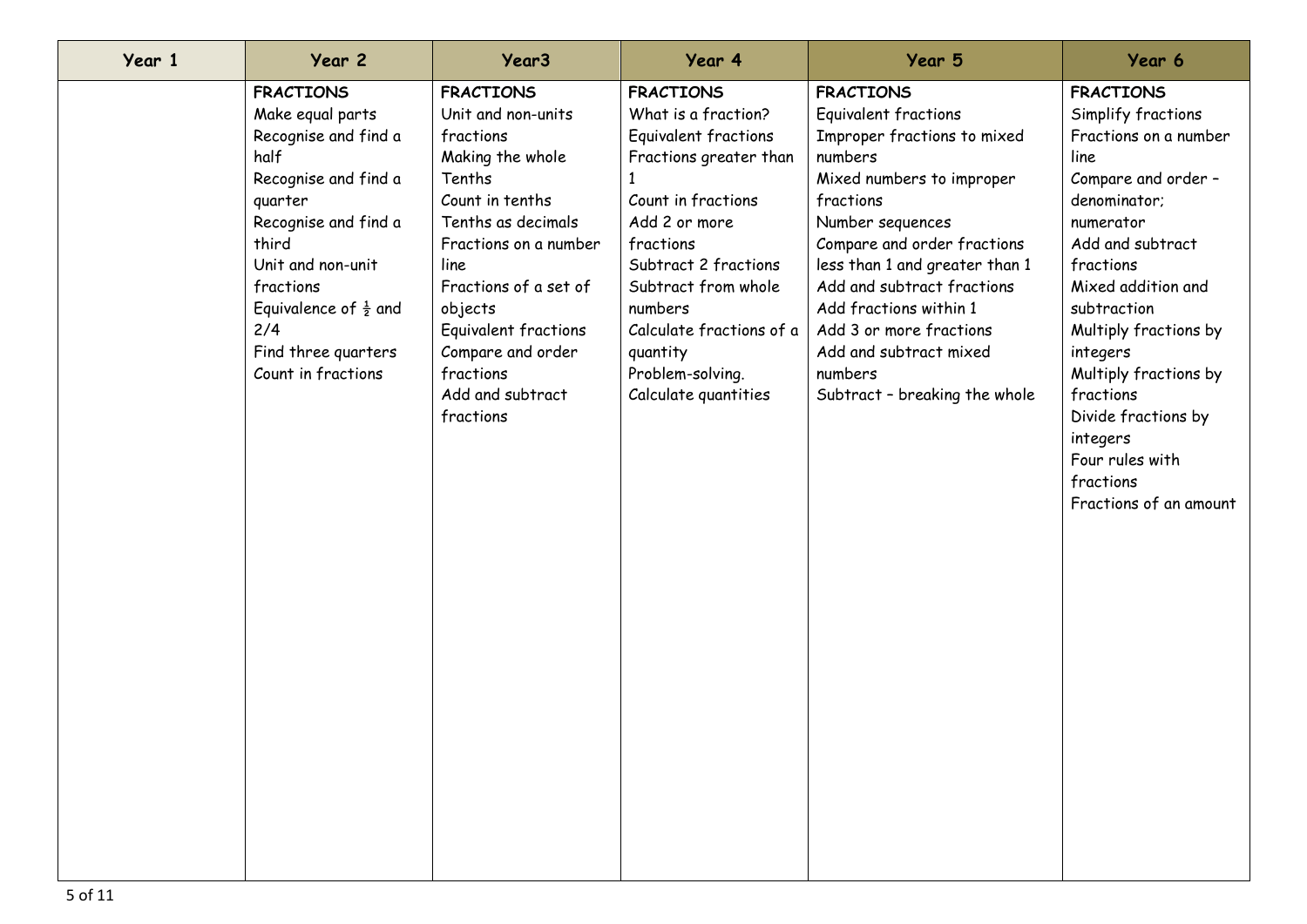| Year 1 | Year 2 | Year <sub>3</sub> | Year 4                                                                                                                                                                                                                                                                                                                                                                                                           | Year 5                                                                                                                                                                                                                                                                                                                                                                                                                                                                                                                                                                                                                                                                                                                                                                                                                   | Year 6                                                                                                                                                                                                                                                                                                                                                                     |
|--------|--------|-------------------|------------------------------------------------------------------------------------------------------------------------------------------------------------------------------------------------------------------------------------------------------------------------------------------------------------------------------------------------------------------------------------------------------------------|--------------------------------------------------------------------------------------------------------------------------------------------------------------------------------------------------------------------------------------------------------------------------------------------------------------------------------------------------------------------------------------------------------------------------------------------------------------------------------------------------------------------------------------------------------------------------------------------------------------------------------------------------------------------------------------------------------------------------------------------------------------------------------------------------------------------------|----------------------------------------------------------------------------------------------------------------------------------------------------------------------------------------------------------------------------------------------------------------------------------------------------------------------------------------------------------------------------|
|        |        |                   | <b>DECIMALS</b><br>Recognise tenths and<br>hundredths<br>Tenths as decimals<br>Tenths on a place value<br>grid<br>Tenths on a number<br>line<br>Divide 1-digit by 10<br>then 2-digits by 10<br>Hundredths<br>Hundredths as<br>decimals<br>Hundredths on a place<br>value grid<br>Divide 1 or 2-digits by<br>100<br>Make a whole<br>Write decimals<br>Compare, order and<br>round decimals<br>Halves and quarters | <b>DECIMALS AND</b><br><b>PERCENTAGES</b><br>Decimals up to 2 d.p.<br>Decimals as fractions<br>Understand thousandths<br>Rounding decimals<br>Order and compare decimals<br>Understand percentages<br>Percentages as fractions and<br>decimals<br>Equivalent F.D.P.<br>Adding decimals within 1<br>Subtracting decimals within 1<br>Complements to 1<br>Adding decimals - crossing the<br>whole<br>Adding decimals with the same<br>number of decimal places<br>Subtracting decimals with the<br>same number of decimal places<br>Adding decimals with a<br>different number of decimal<br>places<br>Subtracting decimals with a<br>different number of decimal<br>places<br>Adding and subtracting wholes<br>and decimals<br>Decimal sequences<br>Multiply decimals by 10 100<br>1000<br>Divide decimals by 10 100 1000 | <b>DECIMALS</b><br>Three decimal places<br>Multiply by 10 100<br>1000<br>Divide by 10 100 1000<br>Multiply decimals by<br>integers<br>Division to solve<br>problems<br>Decimals as fractions<br>Fractions to decimals<br><b>PERCENTAGES</b><br>Fractions to<br>percentages<br>Equivalent FDP<br>Order FDP<br>Percentage of an<br>amount<br>Percentages - missing<br>values |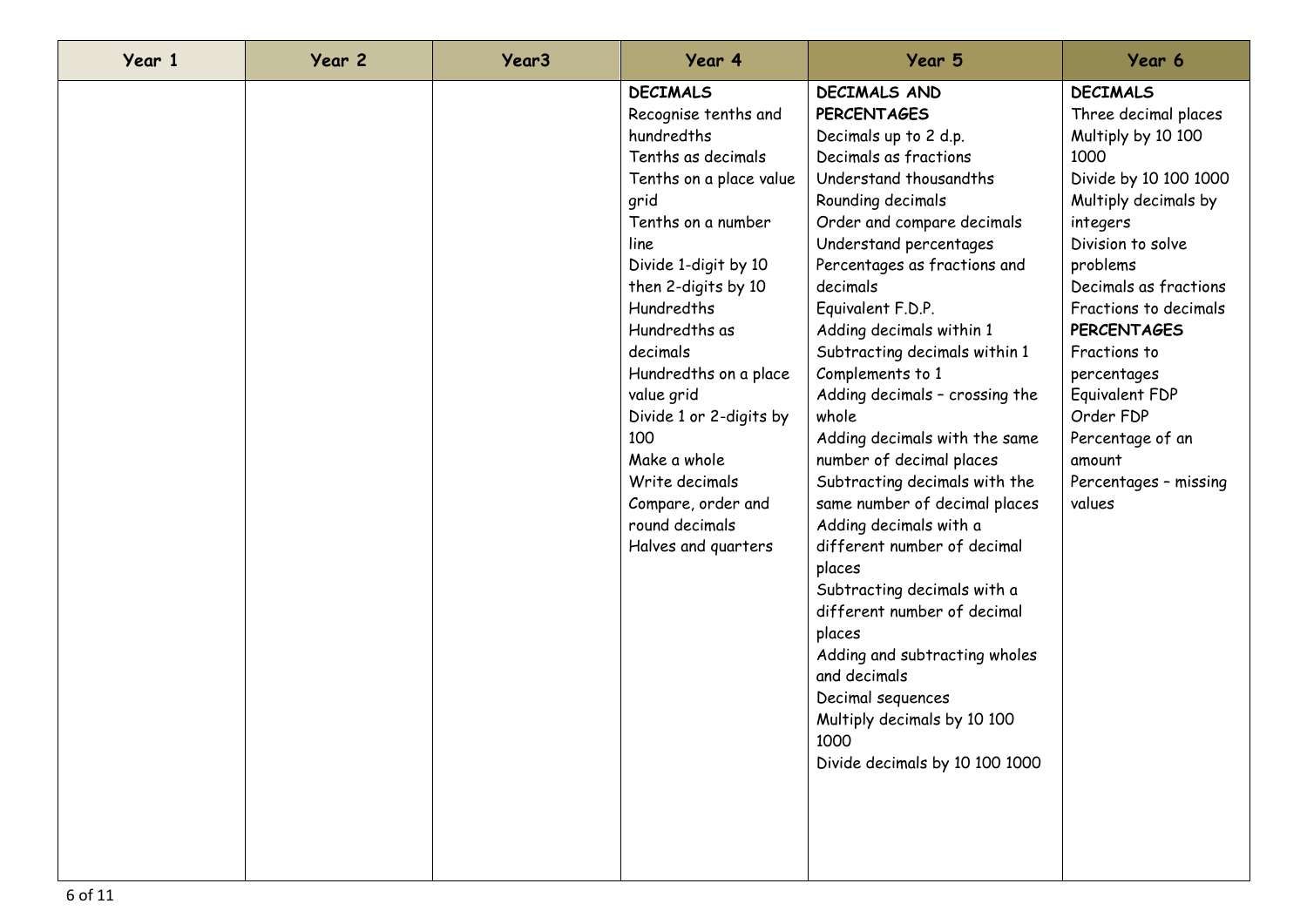| Year 1              | Year 2               | Year <sub>3</sub>      | Year 4                 | Year 5 | Year 6                                                                                                                                                                                                                                                                                                                                                                                                                                                   |  |  |
|---------------------|----------------------|------------------------|------------------------|--------|----------------------------------------------------------------------------------------------------------------------------------------------------------------------------------------------------------------------------------------------------------------------------------------------------------------------------------------------------------------------------------------------------------------------------------------------------------|--|--|
|                     |                      |                        |                        |        | <b>ALGEBRA</b><br>Find a rule - one and<br>two step<br>Forming expressions<br>Substitution<br>Formulae<br>Forming equations<br>Solve simple one-step<br>equations<br>Solve two-step<br>equations<br>Find pairs of values<br>Enumerate possibilities<br><b>RATIO</b><br>Using ratio language<br>Ratio and fractions<br>Introducing the ratio<br>symbol<br>Calculating ratio<br>Using and calculating<br>scale factors<br>Ratio and proportion<br>problems |  |  |
| <b>MEASUREMENT</b>  |                      |                        |                        |        |                                                                                                                                                                                                                                                                                                                                                                                                                                                          |  |  |
| LENGTH AND          | LENGTH AND           | LENGTH AND             | LENGTH AND             |        |                                                                                                                                                                                                                                                                                                                                                                                                                                                          |  |  |
| <b>WEIGHT</b>       | <b>HEIGHT</b>        | <b>WEIGHT</b>          | <b>PERIMETER</b>       |        |                                                                                                                                                                                                                                                                                                                                                                                                                                                          |  |  |
| Compare lengths and | Measure, compare and | Measure length         | Kilometres             |        |                                                                                                                                                                                                                                                                                                                                                                                                                                                          |  |  |
| heights             | order lengths        | Equivalent lengths - m | Perimeter - on a grid; |        |                                                                                                                                                                                                                                                                                                                                                                                                                                                          |  |  |
| Measure length      | Four operations with | and cm; mm and cm      | of a rectangle; of     |        |                                                                                                                                                                                                                                                                                                                                                                                                                                                          |  |  |
|                     | lengths              | Compare lengths        | rectilinear shapes     |        |                                                                                                                                                                                                                                                                                                                                                                                                                                                          |  |  |
|                     |                      | Add and subtract       |                        |        |                                                                                                                                                                                                                                                                                                                                                                                                                                                          |  |  |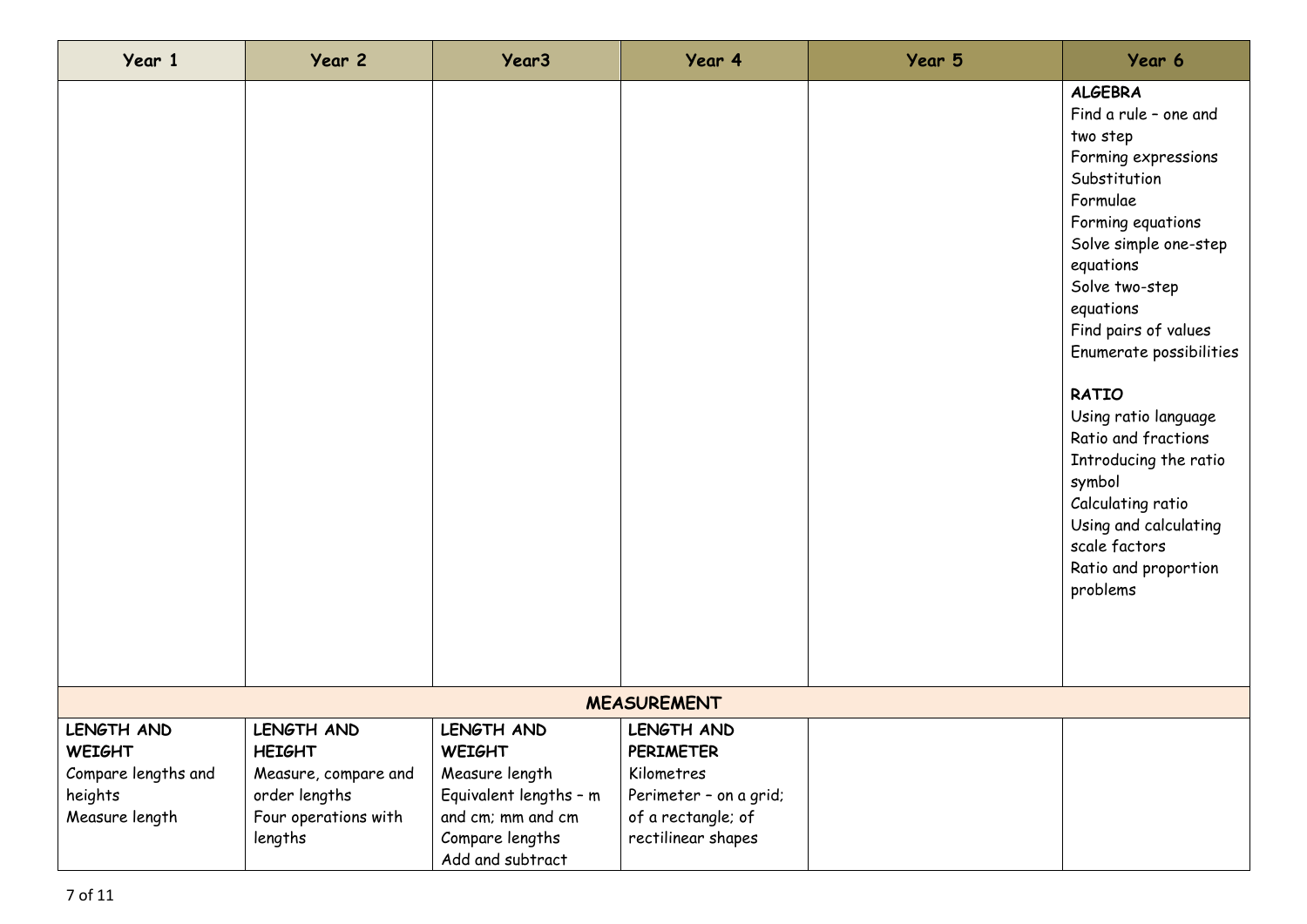| Year 1                                                                                        | Year 2                                                                                                                                                | Year <sub>3</sub>                                                                                                                                                   | Year 4                           | Year 5                                                                                     | Year 6                                                            |
|-----------------------------------------------------------------------------------------------|-------------------------------------------------------------------------------------------------------------------------------------------------------|---------------------------------------------------------------------------------------------------------------------------------------------------------------------|----------------------------------|--------------------------------------------------------------------------------------------|-------------------------------------------------------------------|
|                                                                                               |                                                                                                                                                       | lengths<br>Measure and calculate<br>perimeter                                                                                                                       |                                  |                                                                                            |                                                                   |
| WEIGHT AND<br><b>VOLUME</b><br>Measure and compare<br>mass<br>Measure and compare<br>capacity | MASS, CAPACITY<br>AND TEMPERATURE<br>Compare mass<br>Measure mass in grams<br>and kilograms<br>Compare volume<br>Millilitres<br>Litres<br>Temperature | <b>MASS AND</b><br><b>CAPACITY</b><br>Measure mass<br>Compare mass<br>Add and subtract mass<br>Measure capacity<br>Compare capacity<br>Add and subtract<br>capacity |                                  | <b>VOLUME</b><br>What is volume?<br>Compare volume<br>Estimate volume<br>Estimate capacity | <b>VOLUME</b><br>Volume - counting<br>cubes<br>Volume of a cuboid |
|                                                                                               |                                                                                                                                                       | <b>MONEY</b><br>Pounds and pence                                                                                                                                    | <b>MONEY</b><br>Pounds and pence |                                                                                            |                                                                   |
| <b>MONEY</b>                                                                                  | <b>MONEY</b>                                                                                                                                          | Convert pounds and                                                                                                                                                  | Ordering and                     |                                                                                            |                                                                   |
| Recognising coins and                                                                         | Count money- pence                                                                                                                                    | pence                                                                                                                                                               | estimating money                 |                                                                                            |                                                                   |
| notes                                                                                         | and pounds; notes and                                                                                                                                 | Add and subtract                                                                                                                                                    | Four operations                  |                                                                                            |                                                                   |
| Counting in coins                                                                             | coins                                                                                                                                                 | money                                                                                                                                                               |                                  |                                                                                            |                                                                   |
|                                                                                               | Select money<br>Make the same amount                                                                                                                  | Give change                                                                                                                                                         |                                  |                                                                                            |                                                                   |
|                                                                                               | Compare money                                                                                                                                         |                                                                                                                                                                     |                                  |                                                                                            |                                                                   |
|                                                                                               | Find the total                                                                                                                                        |                                                                                                                                                                     |                                  |                                                                                            |                                                                   |
|                                                                                               | Find the difference                                                                                                                                   |                                                                                                                                                                     |                                  |                                                                                            |                                                                   |
|                                                                                               | Find change                                                                                                                                           |                                                                                                                                                                     |                                  |                                                                                            |                                                                   |
|                                                                                               | Two-step problems                                                                                                                                     |                                                                                                                                                                     |                                  |                                                                                            |                                                                   |
| <b>TIME</b>                                                                                   | <b>TIME</b>                                                                                                                                           | <b>TIME</b>                                                                                                                                                         | <b>TIME</b>                      |                                                                                            |                                                                   |
| Before and after                                                                              | O'clock and half past                                                                                                                                 | Months and years                                                                                                                                                    | Hours, minutes and               |                                                                                            |                                                                   |
| Dates                                                                                         | Quarter past and                                                                                                                                      | Hours in a day                                                                                                                                                      | seconds                          |                                                                                            |                                                                   |
| Time to the hour                                                                              | quarter to                                                                                                                                            | Telling the time to 5                                                                                                                                               | Years, months, weeks             |                                                                                            |                                                                   |
| Time to the half hour                                                                         | Telling the time to 5                                                                                                                                 | minutes                                                                                                                                                             | and days                         |                                                                                            |                                                                   |
| Writing and comparing                                                                         | minutes                                                                                                                                               | Telling the time to the                                                                                                                                             | Analogue to digital - 12         |                                                                                            |                                                                   |
| time                                                                                          | Hours and days                                                                                                                                        | minute                                                                                                                                                              | hour and 24 hour                 |                                                                                            |                                                                   |
|                                                                                               | Find and compare                                                                                                                                      | Using am and pm                                                                                                                                                     |                                  |                                                                                            |                                                                   |
|                                                                                               | durations of time                                                                                                                                     | 24-hour clock                                                                                                                                                       |                                  |                                                                                            |                                                                   |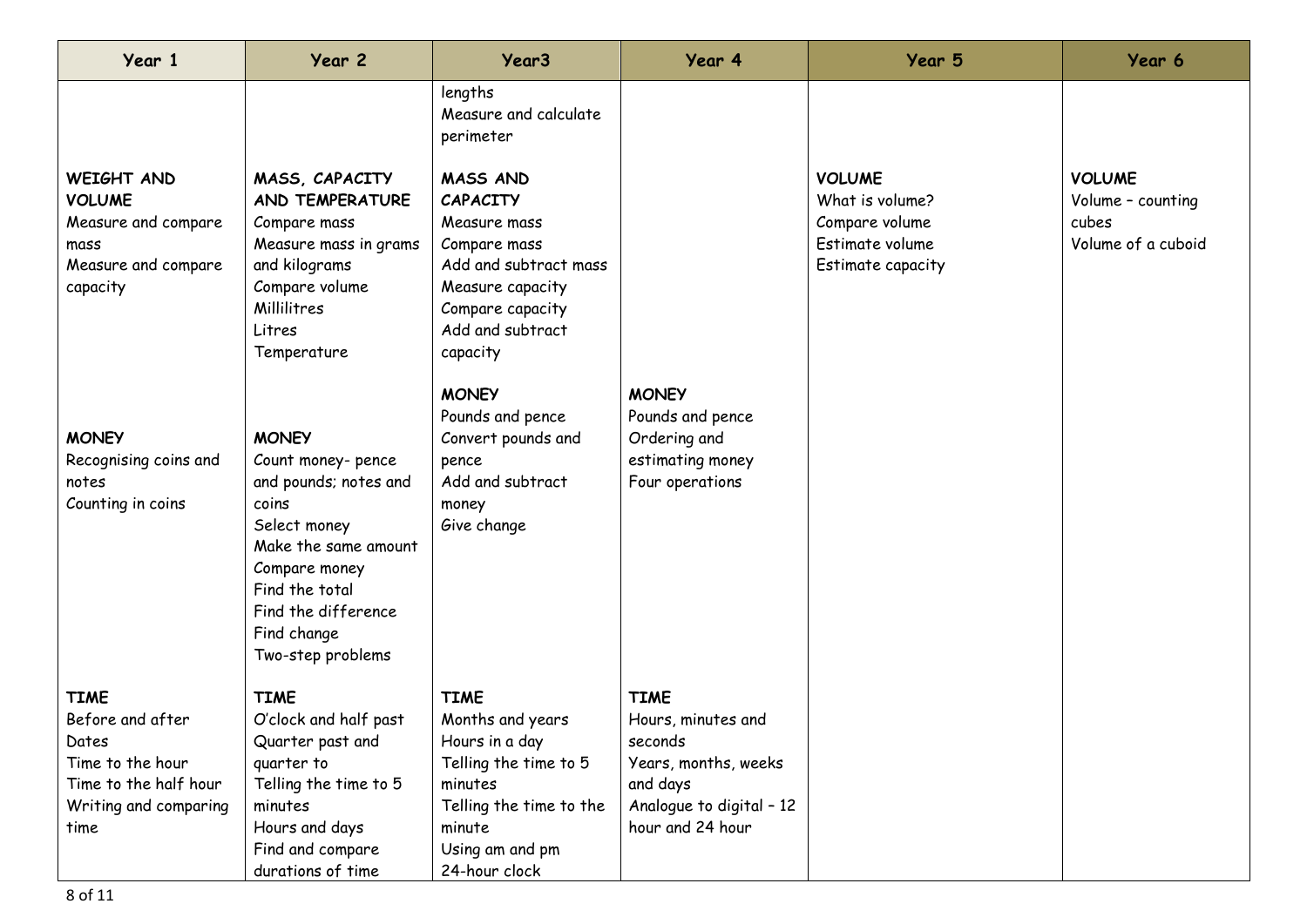| Year 1 | Year 2 | Year <sub>3</sub>                                                                                  | Year 4                                                                              | Year 5                                                                                                                                                 | Year 6                                                                                                                                                     |
|--------|--------|----------------------------------------------------------------------------------------------------|-------------------------------------------------------------------------------------|--------------------------------------------------------------------------------------------------------------------------------------------------------|------------------------------------------------------------------------------------------------------------------------------------------------------------|
|        |        | Finding the duration<br>Comparing durations<br>Start and end times<br>Measuring time in<br>seconds |                                                                                     |                                                                                                                                                        |                                                                                                                                                            |
|        |        |                                                                                                    | <b>AREA</b><br>What is area?<br>Counting squares<br>Making shapes<br>Comparing area | PERIMETER AND AREA<br>Measure and calculate perimeter<br>Area of rectangles<br>Area of compound shapes<br>Area of irregular shapes                     | PERIMETER, AREA<br>AND VOLUME<br>Shapes - same area<br>Area and perimeter<br>Area of a triangle<br>Area of a parallelogram                                 |
|        |        |                                                                                                    |                                                                                     | CONVERTING UNITS<br>Kilograms and kilometres<br>Milligrams and millilitres<br>Metric units<br>Imperial units<br>Converting units of time<br>Timetables | CONVERTING UNITS<br>Metric measurements<br>Convert metric<br>measurements<br>Calculate metric<br>measurements<br>Miles and kilometres<br>Imperial measures |
|        |        |                                                                                                    |                                                                                     |                                                                                                                                                        |                                                                                                                                                            |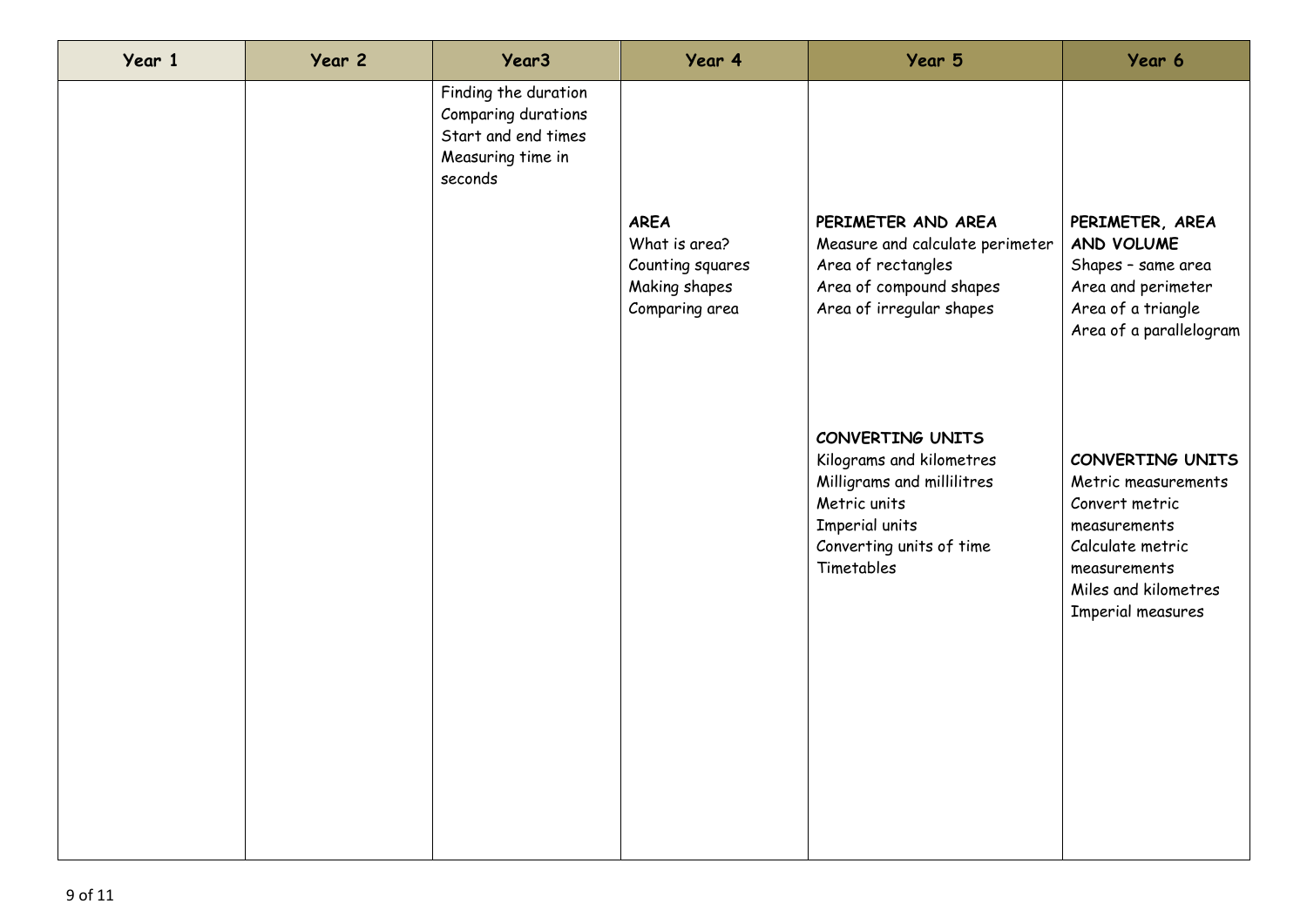| Year 1                                                                                                                              | Year 2                                                                                                                                                                                                                                                                                                       | Year <sub>3</sub>                                                                                                                                                                                                                                                             | Year 4                                                                                                                               | Year 5                                                                                                                                                                                                                                                                                                                       | Year 6                                                                                                                                                                                                                                                                                                                               |  |  |
|-------------------------------------------------------------------------------------------------------------------------------------|--------------------------------------------------------------------------------------------------------------------------------------------------------------------------------------------------------------------------------------------------------------------------------------------------------------|-------------------------------------------------------------------------------------------------------------------------------------------------------------------------------------------------------------------------------------------------------------------------------|--------------------------------------------------------------------------------------------------------------------------------------|------------------------------------------------------------------------------------------------------------------------------------------------------------------------------------------------------------------------------------------------------------------------------------------------------------------------------|--------------------------------------------------------------------------------------------------------------------------------------------------------------------------------------------------------------------------------------------------------------------------------------------------------------------------------------|--|--|
| <b>GEOMETRY</b>                                                                                                                     |                                                                                                                                                                                                                                                                                                              |                                                                                                                                                                                                                                                                               |                                                                                                                                      |                                                                                                                                                                                                                                                                                                                              |                                                                                                                                                                                                                                                                                                                                      |  |  |
| <b>SHAPE</b><br>Recognise, name and<br>sort 3D shapes<br>Recognise, name and<br>sort 2D shapes<br>Patterns with 3D and<br>2D shapes | PROPERTIES OF<br><b>SHAPES</b><br>Recognise 2D and 3D<br>shapes<br>Count sides and<br>vertices on 2D shapes<br>Draw 2D shapes<br>Lines of symmetry<br>Sort 2D shapes<br>Make patterns with 2D<br>shapes<br>Count faces, edges,<br>vertices on 3D shapes<br>Sort 3D shapes<br>Make patterns with 3D<br>shapes | PROPERTIES OF<br><b>SHAPES</b><br>Turns and angles<br>Right angles in shapes<br>Compare angles<br>Draw accurately<br>Horizontal and vertical<br>Parallel and<br>perpendicular<br>Recognise and describe<br>2D shapes<br>Recognise and describe<br>3D shapes<br>Make 3D shapes | PROPERTIES OF<br><b>SHAPES</b><br>Identify angles<br>Compare and order<br>angles<br>Triangles<br>Quadrilaterals<br>Lines of symmetry | PROPERTIES OF SHAPES<br>Measuring angles in degrees<br>Measuring with a protractor<br>Drawing lines and angles<br>accurately<br>Calculating angles on a straight<br>line<br>Calculating angles around a point<br>Calculating lengths and angles in<br>shapes<br>Regular and irregular polygons<br>Reasoning about 3-D shapes | PROPERTIES OF<br><b>SHAPES</b><br>Measure with a<br>protractor<br>Introduce angles<br>Calculate angles<br>Vertically opposite<br>angles<br>Angles in a triangle<br>Missing angles in a<br>triangle<br>Angles in special<br>quadrilaterals<br>Angles in regular<br>polygons<br>Draw shapes<br>accurately<br>Draw nets of 3D<br>shapes |  |  |
| POSITION AND<br><b>DIRECTION</b><br>Describe turns<br>Describe position                                                             | POSITION AND<br><b>DIRECTION</b><br>Describing movement<br>and turns<br>Making patterns with<br>shapes                                                                                                                                                                                                       |                                                                                                                                                                                                                                                                               | POSITION AND<br><b>DIRECTION</b><br>Describe position<br>Draw on a grid<br>Move on a grid<br>Describe a movement<br>on a grid        | POSITION AND DIRECTION<br>Position in the first quadrant<br>Reflection<br>Reflection with coordinates<br>Translation<br>Translation with coordinates                                                                                                                                                                         | POSITION AND<br><b>DIRECTION</b><br>The first quadrant<br>Four quadrants<br>Translations<br>Reflections                                                                                                                                                                                                                              |  |  |